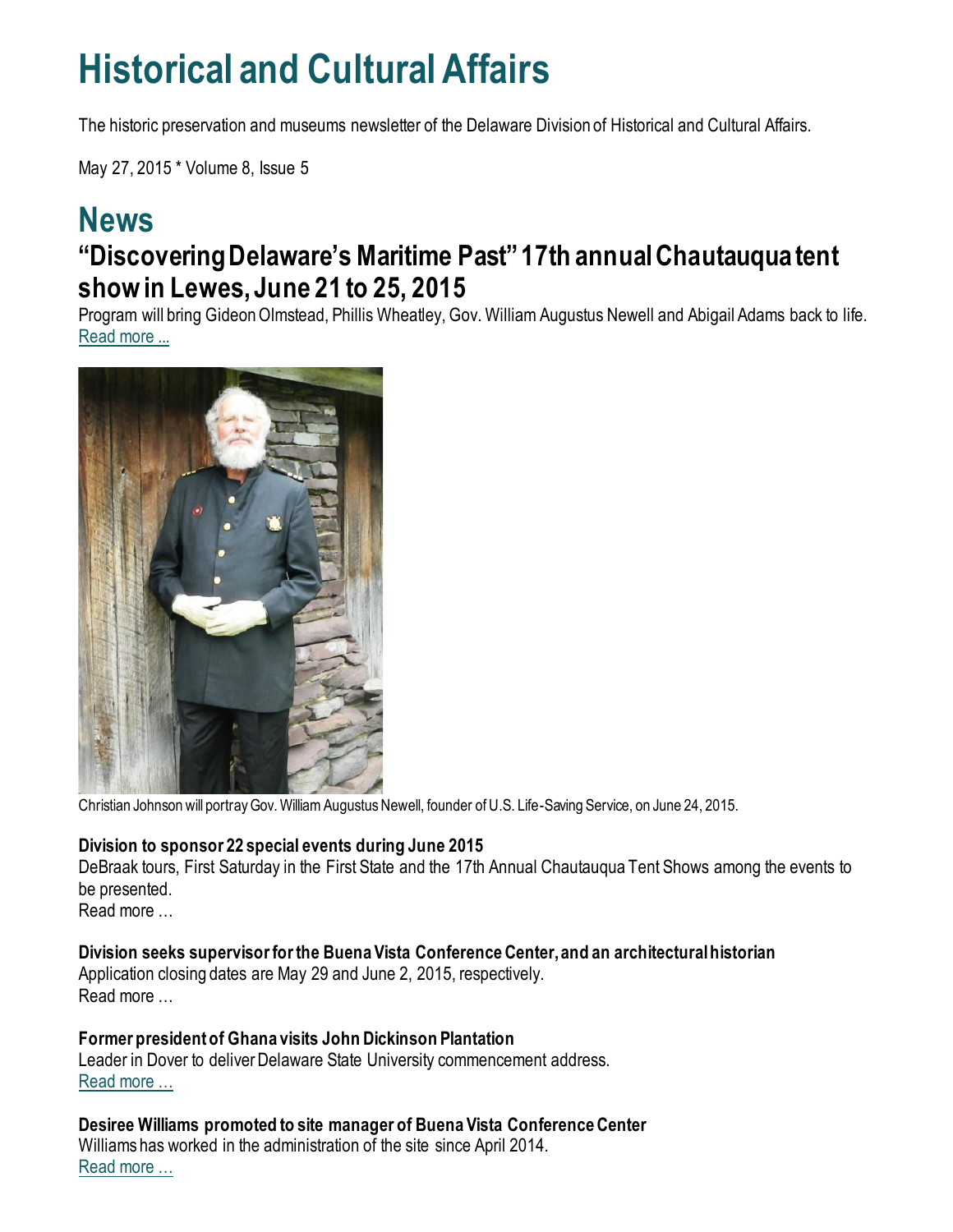#### **U.S. military members invited to free lecture/tours of the hull of the DeBraak, a shipwrecked 18th-century British warship**

Tours available on June 6, 2015. Read more

#### **State of Delaware's museums again say thanks to America's military personnel**

Six facilities to participate in Blue Star Museums program. Read more ...

#### **Reservations still available for lecture/tours of the DeBraak hull**

British warship was capsized and lost off the Delaware coast on May 25, 1798. Read more …

[Go here for more news items …](http://history.blogs.delaware.gov/)

## **Help Save Delaware History**

#### **Dover receives Certified Local Government status**

Designation encourages successful preservation programs and practices in Delaware's capital city. [Read more …](https://history.delaware.gov/2015/05/21/dover-receives-certified-local-government-status/)

#### **National Park Service launches new preservation webpage**

Site provides a wide variety of information and resources. [Read more …](https://www.nps.gov/subjects/historicpreservation/index.htm)

#### **Heritage Preservation, Inc. dissolves**

Loss of annual general-operating-support cited as a primary cause. Read more …

#### **Henlopen Acres comp plan in limbo over art league**

Cape Gazette, Lewes, Del.—May 25, 2015 Ongoing operation of historic artists' colony at stake. Read more …

#### **Historic "Allen House" Gets Second Chance**

WBOC TC, Salisbury, Md.—May 13, 2015 Repairs to move forward on 150-year-old historic Victorian house. [Read more …](https://www.wboc.com/archive/historic-allen-house-gets-second-chance/article_308a1475-79b3-5b42-83e6-852e3dba734d.html)

#### **Vanishing barns: Sussex losing part of farming heritage**

Washington Post, D.C.—May 10, 2015 Important part of Delaware's agricultural heritage slipping away. Read more …

**"Preserving Our Past for a Better Future: Delaware's Historic Preservation Plan, 2013–2017"** Document provides a roadmap for focusing on the broad goals and needs of Delaware's preservation community. [Read more …](https://history.delaware.gov/wp-content/uploads/sites/179/2019/02/Preservation-Plan-2013-2017.pdf)

## **Media Roundup**

The following Delaware history-related articles have recently appeared in the media:

Chautauqua to highlight Delaware's maritime past June 21 to 25 Cape Gazette, Lewes, Del.—May 14, 2015 Events held at the Zwaanendael Museum and the Lewes Historical Society.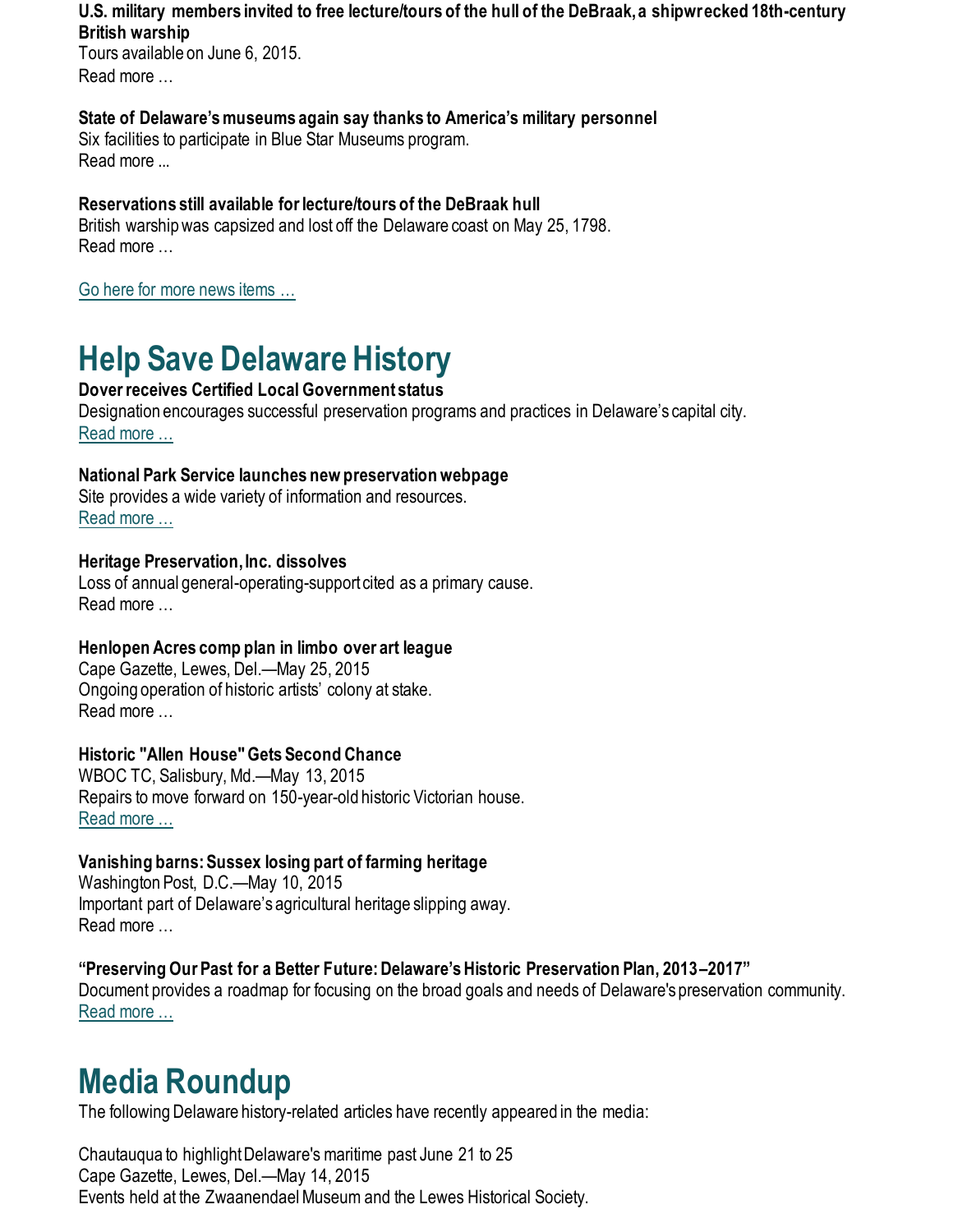[Hundred Mile Monument](http://video.whyy.org/video/2365486655/) WHYY TV-12, Philadelphia, Pa.—May, 12, 2015 Short film explores the history of the DuPont Highway.

The last day of 2015's Dover Days was perhaps the nicest Dover Post, Del.—May 5, 2015 Festival featured a wide variety of activities at division museums.

[The beach plum and other wonders of Delaware](https://www.delawareonline.com/story/opinion/contributors/2015/05/04/beach-plum-wonders-delaware/26891495/)

News Journal, Wilmington, Del.—May 4, 2015 Article on land preservation notes the John Dickinson Plantation.

[Delaware Backstory: Historic Day for Iron Hill Museum](http://www.delawareonline.com/story/news/local/2015/05/03/delaware-backstory-historic-day-iron-hill-museum/26847537/) News Journal, Wilmington, Del.—May 4, 2015 New building at the site off South Old Baltimore Pike outside Newark.

**Articles on the addition of Wilmington's Old Swedes Church to the First State National Historical Park** Church was built in 1698-99 by the descendants of the Swedes and Finns who landed at Fort Christina in 1638.

[Del.'s national park adds Old Swedes Church](https://www.delawareonline.com/story/news/local/2015/05/11/dels-national-park-adds-old-swedes-church/27128239/) News Journal, Wilmington, Del.—May 11, 2015

Wilmington's Old Swedes Church becomes part of Delaware's national park WDEL Radio, Wilmington, Del.—May 11, 2015

[With signing of easement agreement, historic church becomes part of Delaware national park](https://www.chroniclejournal.com/life/travel/with-signing-of-easement-agreement-historic-church-becomes-part-of/article_1022e614-d4b6-52be-aceb-1a18f1aa0d84.html) Chronicle Journal, Thunder Bay, Ontario, Canada—May 11, 2015

## **Events**

**Mondays, June 1, 8, 15, 22 and 29** Lecture/tours of His Majesty's Sloop DeBraak – Zwaanendael Museum

**Wednesday, June 3** Hale-Byrnes open house – Hale-Byrnes House

**Thursdays, June 4, 11, 18 and 25** Thirsty on Thursdays – John Dickinson Plantation

**Saturday, June 6** Free DeBraak tours for the military – Zwaanendael Museum Old English Country Dancing – The Old State House The Golden Age of Jazz – Johnson Victrola Museum

**Friday and Saturday, June 12 and 13** Separation Day – Downtown New Castle

**Saturday, June 13** Demonstrations by the Thistledown Fiber Arts Guild – John Dickinson Plantation Give Me a Fast Ship: Early Days of the Continental Navy – Hale-Byrnes House

**Friday, June 19** The Doctor Is In – Dover Public Library

**Saturday, June 20** Running of the Mill – Abbott's Mill Nature Center